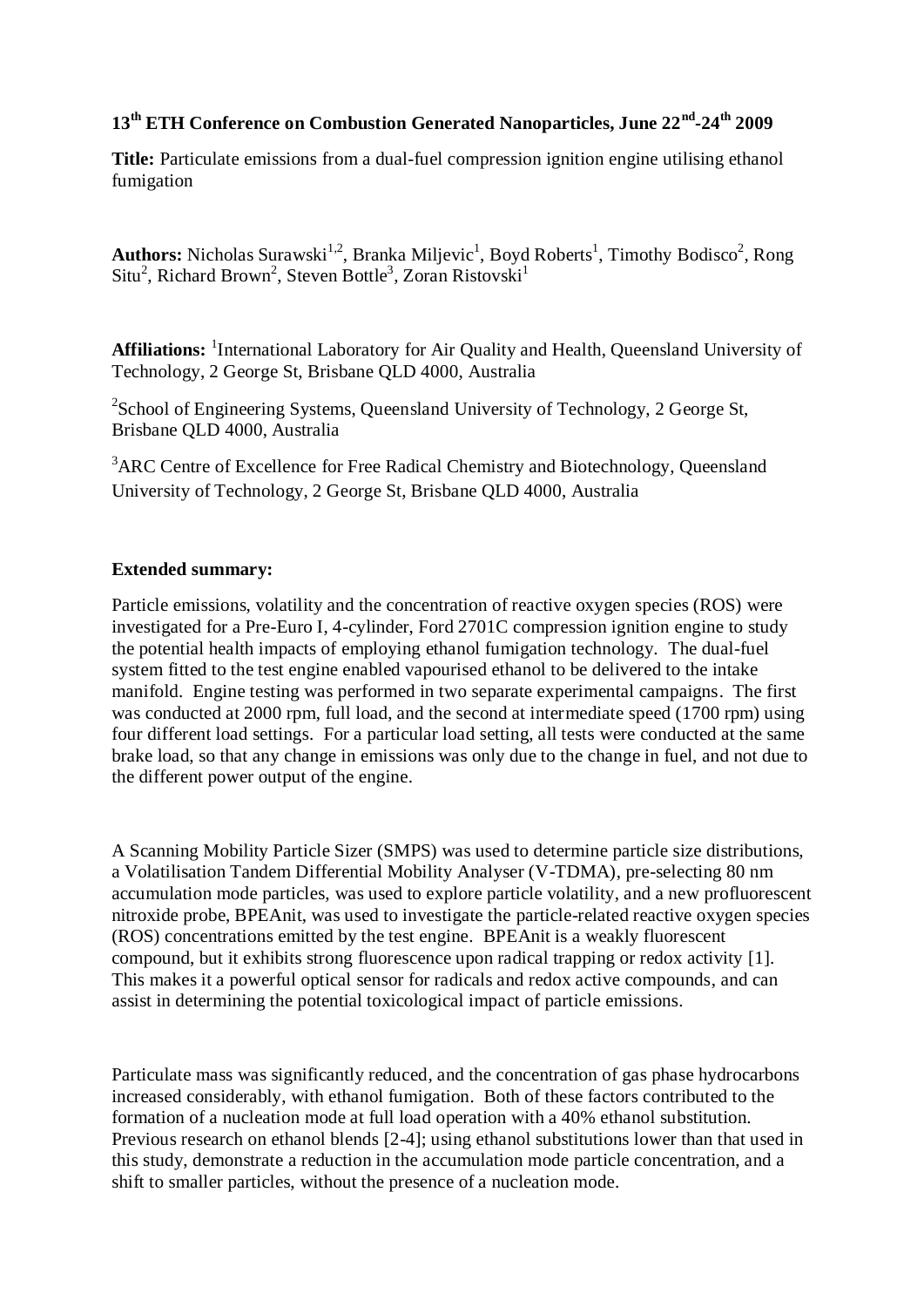Particle size was correlated with the peak combustion pressure and the ethanol fumigation percentage. As a result, fragmentation of agglomerates due to increased combustion pressures, and oxidation of the particle surface due to OH radicals emerge as two hypotheses that could explain the smaller particles that arise from ethanol fumigation technology.

The V-TDMA results showed that the percentage of volatile particles was increased by ethanol fumigation. Furthermore, particles were internally mixed at full load operation and were externally mixed at all other loads. Volatilisation curves indicated the presence of organic material, either derived from fuel or lubricating oil. The particle volume fraction remaining, plotted against the thermodenuder temperature, generally exhibited a more rapid decrease for tests involving ethanol.

Particle-related ROS emissions increased with decreasing engine load, for both neat diesel and ethanol tests, although ROS emissions were higher for the tests involving ethanol fumigation, except at idle mode. In addition, higher ROS concentrations were associated with the formation of a nucleation mode in the particle size distributions.

In conclusion, the smaller particles, the increased volatility, and the significant increase in ROS emissions from ethanol fumigation may provide a substantial barrier to the uptake of fumigation technology using ethanol as a supplementary fuel.

#### **Acknowledgements:**

The authors wish to thank Alternative Engine Technologies Pty Ltd for providing equipment and software enabling the dual-fuel installation on the test engine to take place. The authors acknowledge the following undergraduate students for dynamometer operation during experimental campaigns: Mr Adrian Schmidt, Mr Peter Clark, Mr Yoann Despiau and Mr Steven Herdy. This work was undertaken under an Australian Research Council Linkage Grant (LP0775178).

#### **References:**

- [1] Fairfull-Smith KE, Bottle SE. The synthesis and physical properties of novel polyaromatic profluorescent isoindoline nitroxide probes. European Journal of Organic Chemistry 2008;32:5391-5400.
- [2] Di YG, Cheung CS, Huang ZH. Experimental study on particulate emission of a diesel engine fueled with blended ethanol-dodecanol-diesel. Journal of Aerosol Science 2009;40(2):101-112.
- [3] Kim H, Choi B. Effect of ethanol-diesel blend fuels on emission and particle size distribution in a common-rail direct injection diesel engine with warm-up catalytic converter. Renewable Energy 2008;33(10):2222-2228.
- [4] Lapuerta M, Armas O, Herreros JM. Emissions from a diesel-bioethanol blend in an automotive diesel engine. Fuel 2008;87(1):25-31.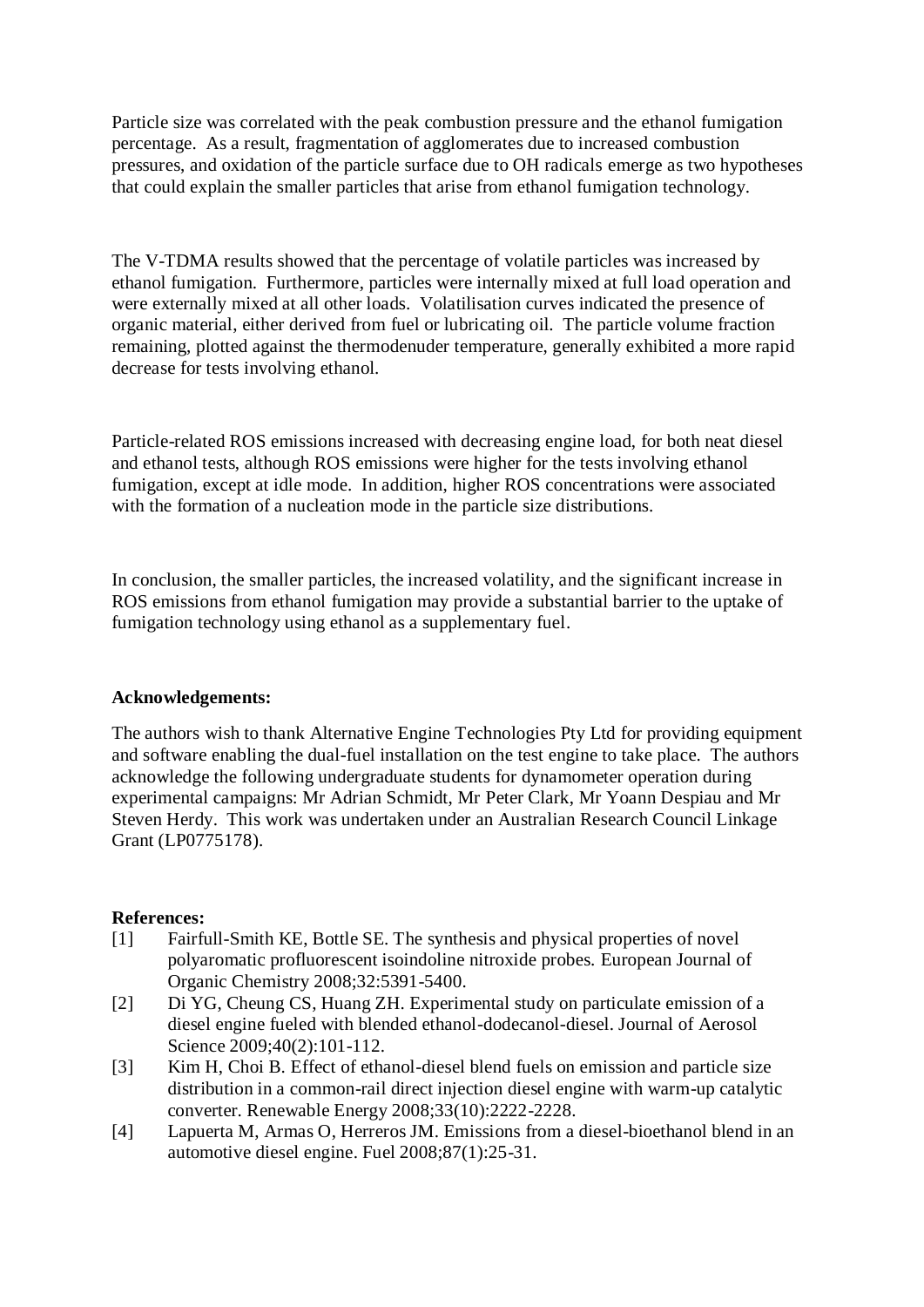

# **Particulate emissions from a dual-fuel compression ignition engine utilising ethanol fumigation**

Nicholas Surawski<sup>1,2</sup>, Branka Miljevic<sup>1</sup>, Boyd Roberts<sup>1</sup>, Timothy Bodisco<sup>2</sup>, Rong Situ<sup>2</sup>, Richard Brown<sup>2</sup>, Steven Bottle<sup>3</sup>, Zoran Ristovski<sup>1</sup>

1 International Laboratory for Air Quality and Health, Queensland University of Technology, 2 George St, Brisbane QLD 4000, Australia <sup>2</sup>School of Engineering Systems, Queensland University of Technology, 2 George St, Brisbane QLD 4000, Australia <sup>3</sup>ARC Centre of Excellence for Free Radical Chemistry and Biotechnology, Queensland

University of Technology, 2 George St, Brisbane QLD 4000, Australia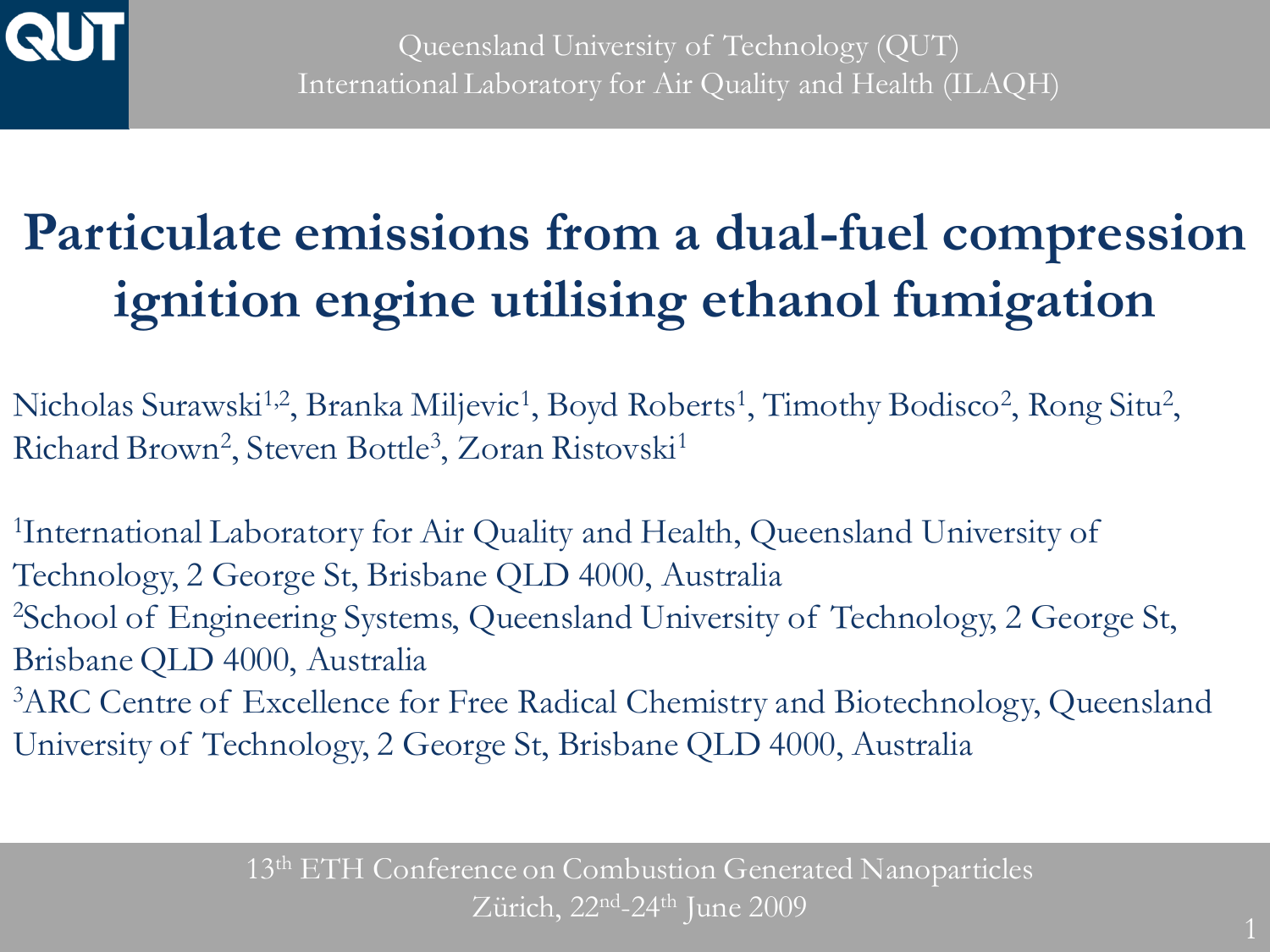

## **In today's talk...**

- 1. Project overview and rationale
- 2. Methodology
- Particle emissions (SMPS)
- Particle volatility (VTDMA)
- Reactive oxygen species (Profluorescent nitroxide probes)
- 3. Results
- 4. Conclusions and future research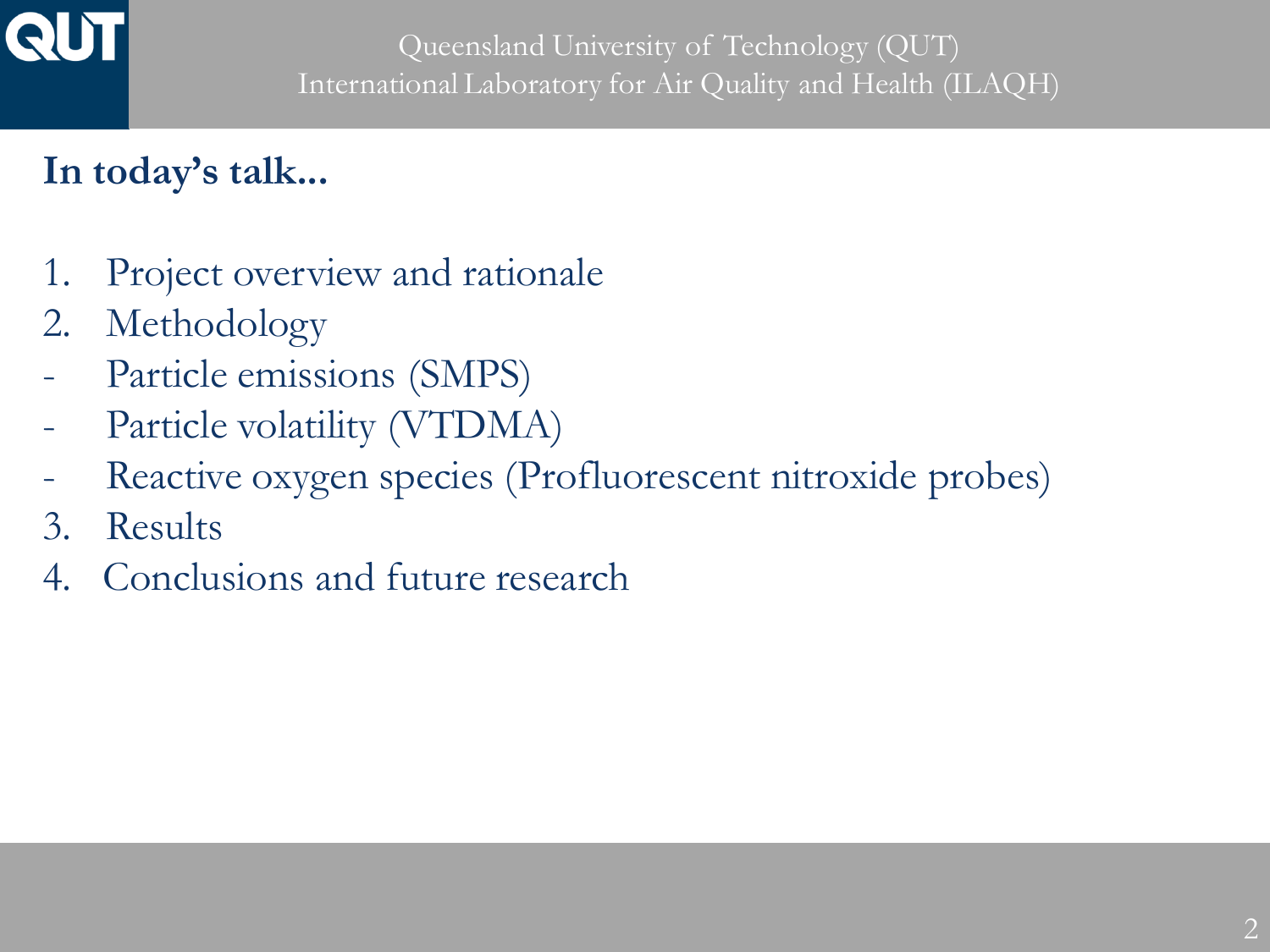

### **Background**

- Involved with the dual-fuel engines project at QUT
- Drivers for biofuel research
- Project aim is to "optimise" compression ignition engines (using biofuels) with respect to emissions and performance
- My project investigates emissions with a major focus on particulates

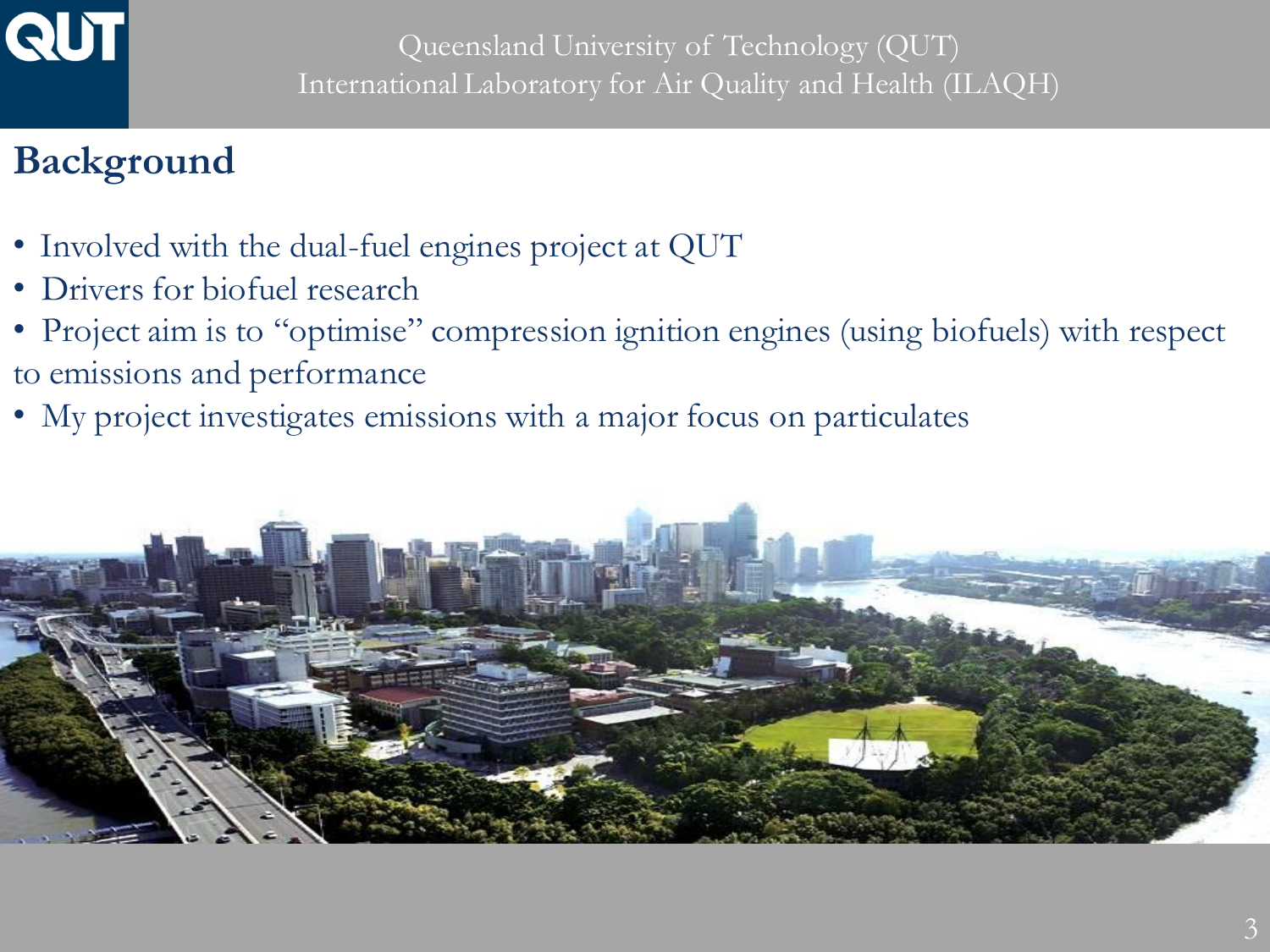

#### **Experimental configuration**

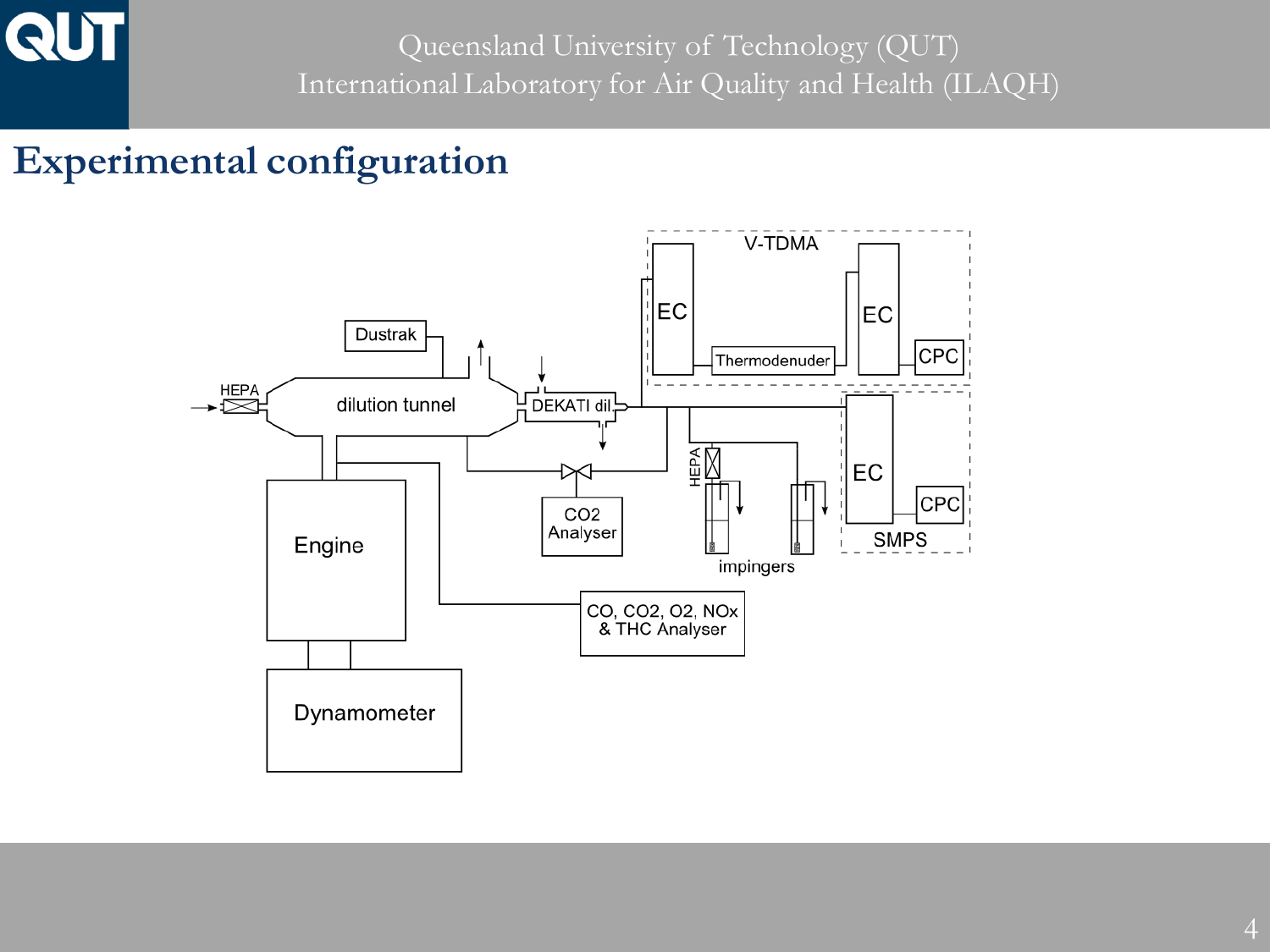Queensland University of Technology (QUT) International Laboratory for Air Quality and Health (ILAQH)

#### **Methodology: profluorescent nitroxide probes<sup>1</sup>**



Basic idea: fluorescence exhibited upon radical trapping or redox activity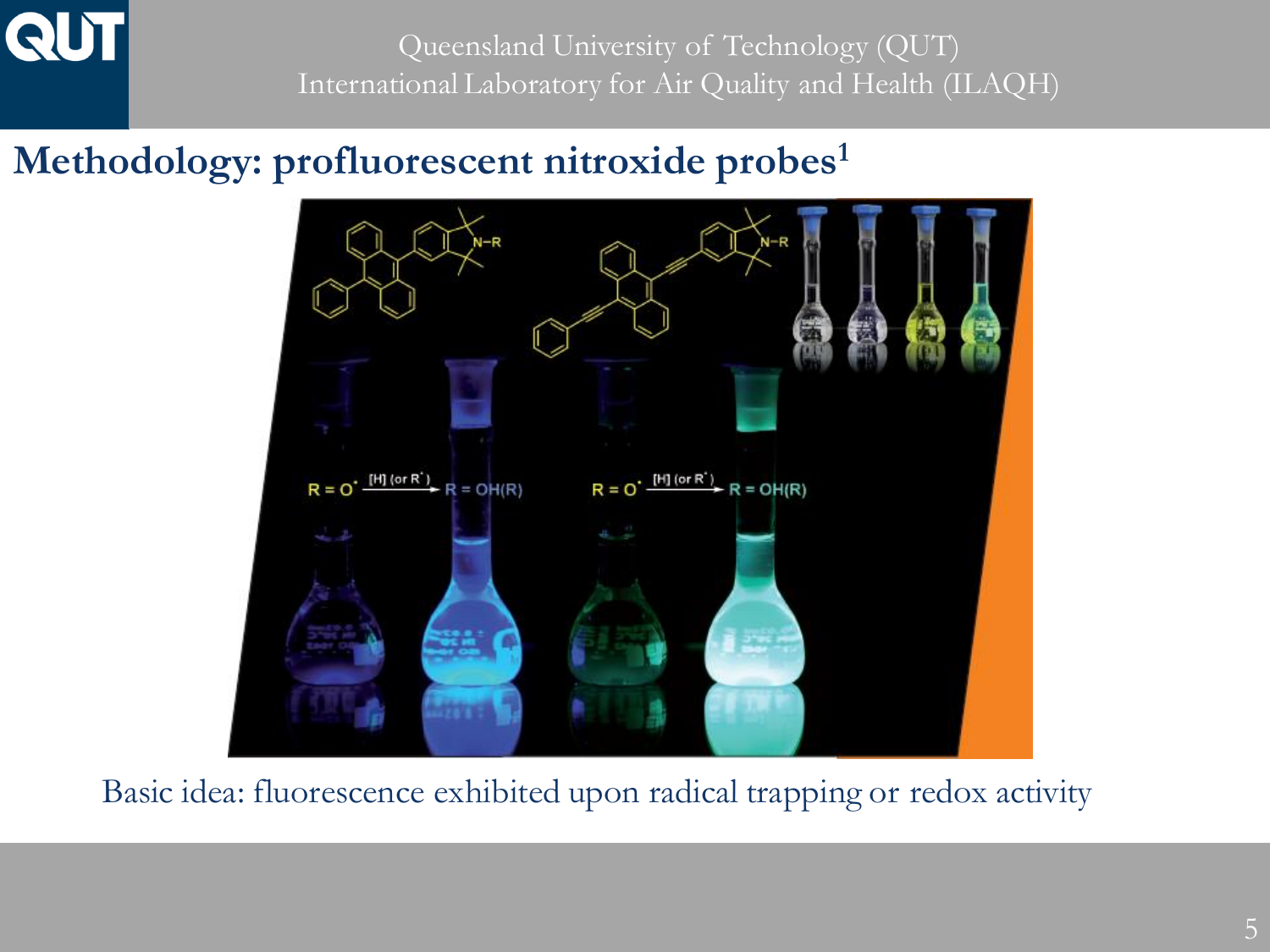

#### **Test engine specifications**

| Model                     | <b>Ford 2701C</b>   |
|---------------------------|---------------------|
| Cylinders                 | 4 in line           |
| Capacity $(L)$            | 4.152               |
| Bore $\times$ stroke (mm) | $108.2 \times 115$  |
| Maximum power             | 48/2500             |
| (kW/rpm)                  |                     |
| Maximum torque            | 228/1700            |
| (Nm/rpm)                  |                     |
| Compression ratio         | 15.5                |
| Aspiration                | Naturally aspirated |
| Emissions certification   | Pre Euro I          |



Experiments performed on an older technology engine while new test facility was constructed (operational May 2009)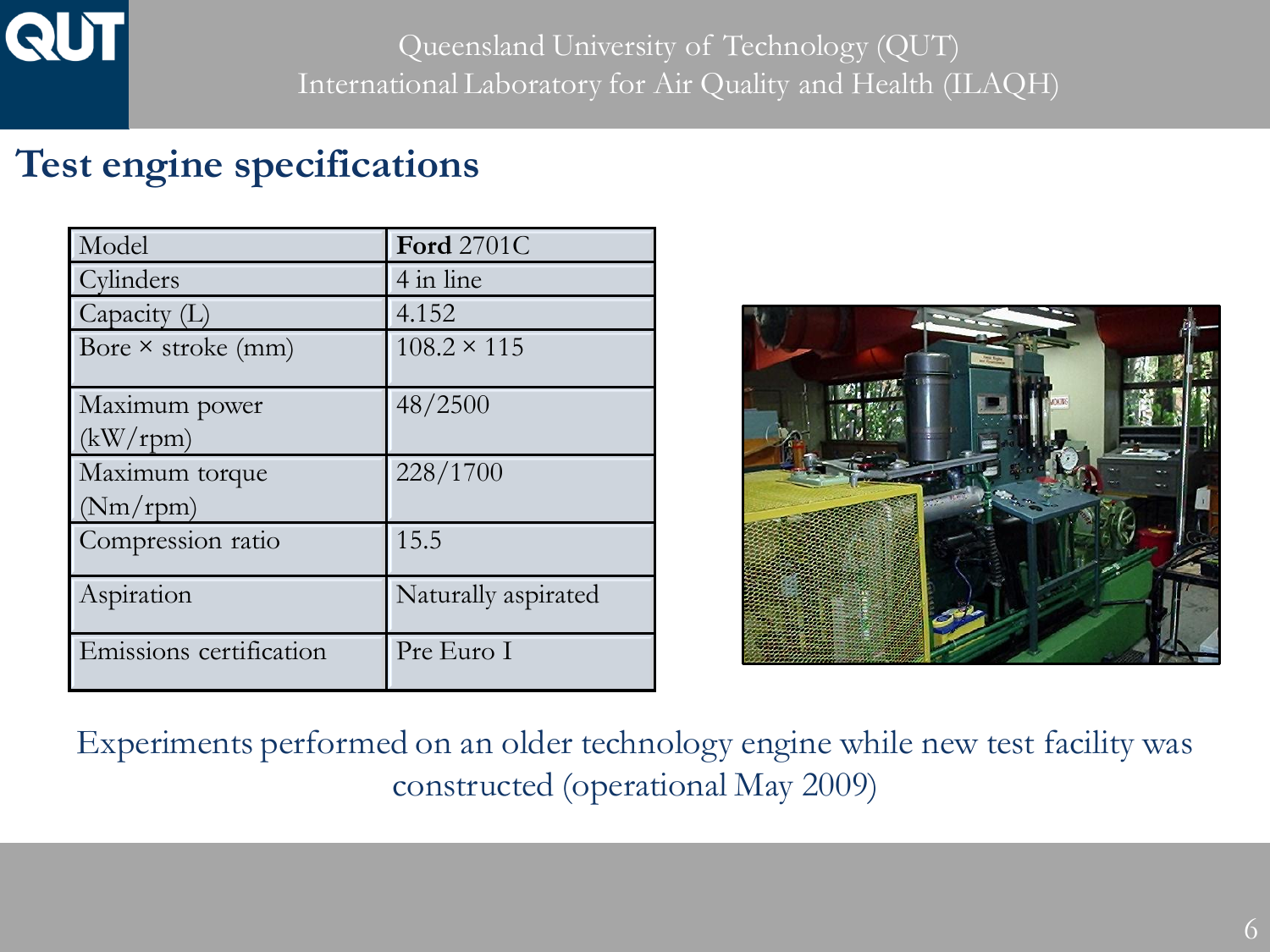# **Ethanol fumigation technology**



#### **Implementation**

- Diesel undergoes normal injection cycle
- Ethanol vapour added to intake manifold
- Need to reduce ethanol flow at high/load loads
- $\leq 50\%$  energy substitution at intermediate load

**Advantages** (relative to ethanol blends)

- Over comes phase separation
- Limited water tolerance of blends
- Enables greater ethanol substitutions  $> 20-25\%$
- **Separate fuel tanks**: switch back to neat diesel operation if problems encountered with ethanol combustion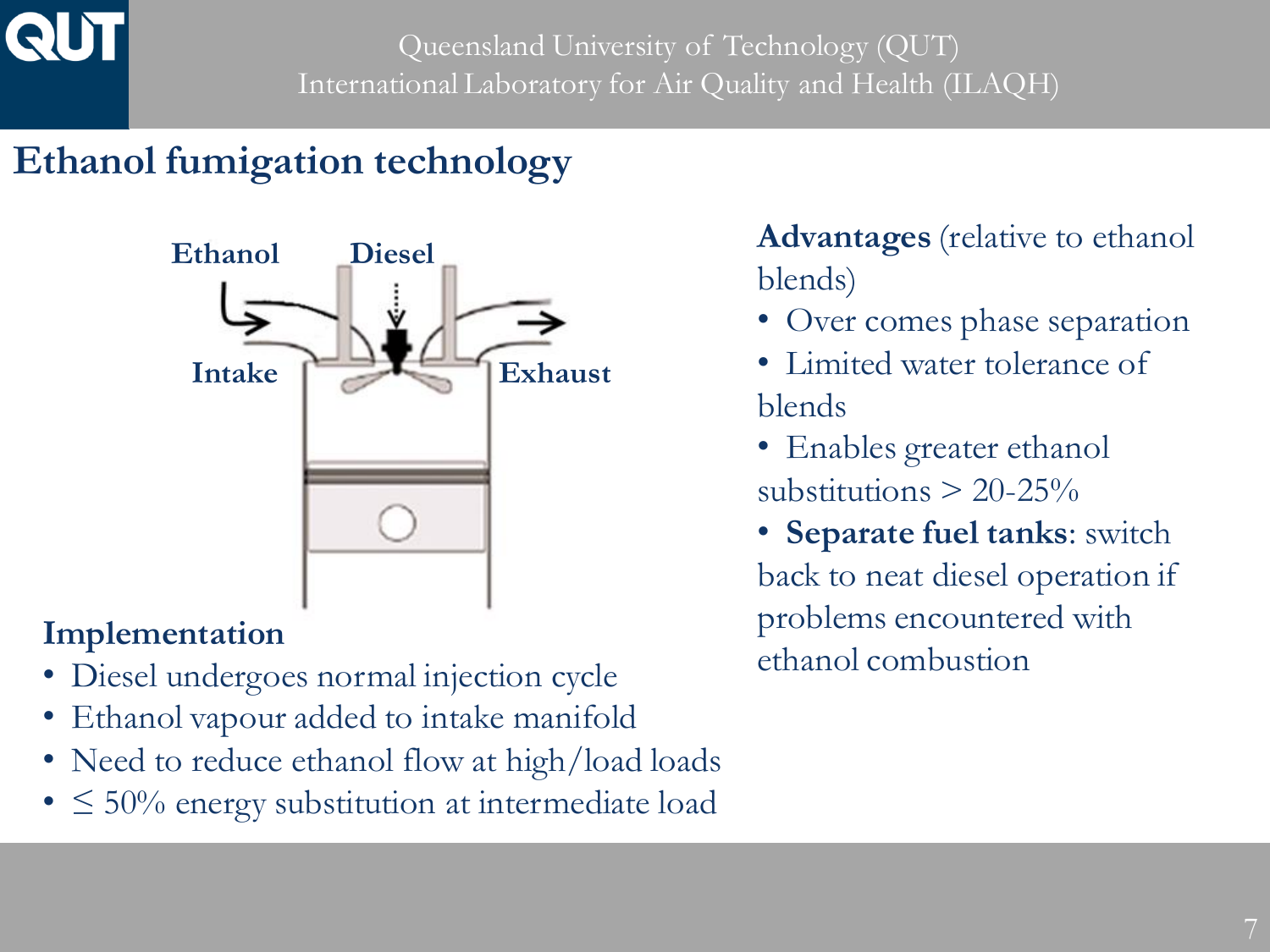#### **Results: low fumigation percentages**



- Results here consistent with other studies conducted with ethanol blends<sup>2-4</sup>:
- Reduction in accumulation mode particle concentrations
- Shift of count median diameter (CMD) to smaller particle diameter
- Ethanol blending technology capable of delivering 20-25% fuel energy
- What happens if we use more ethanol, like fumigation technology can???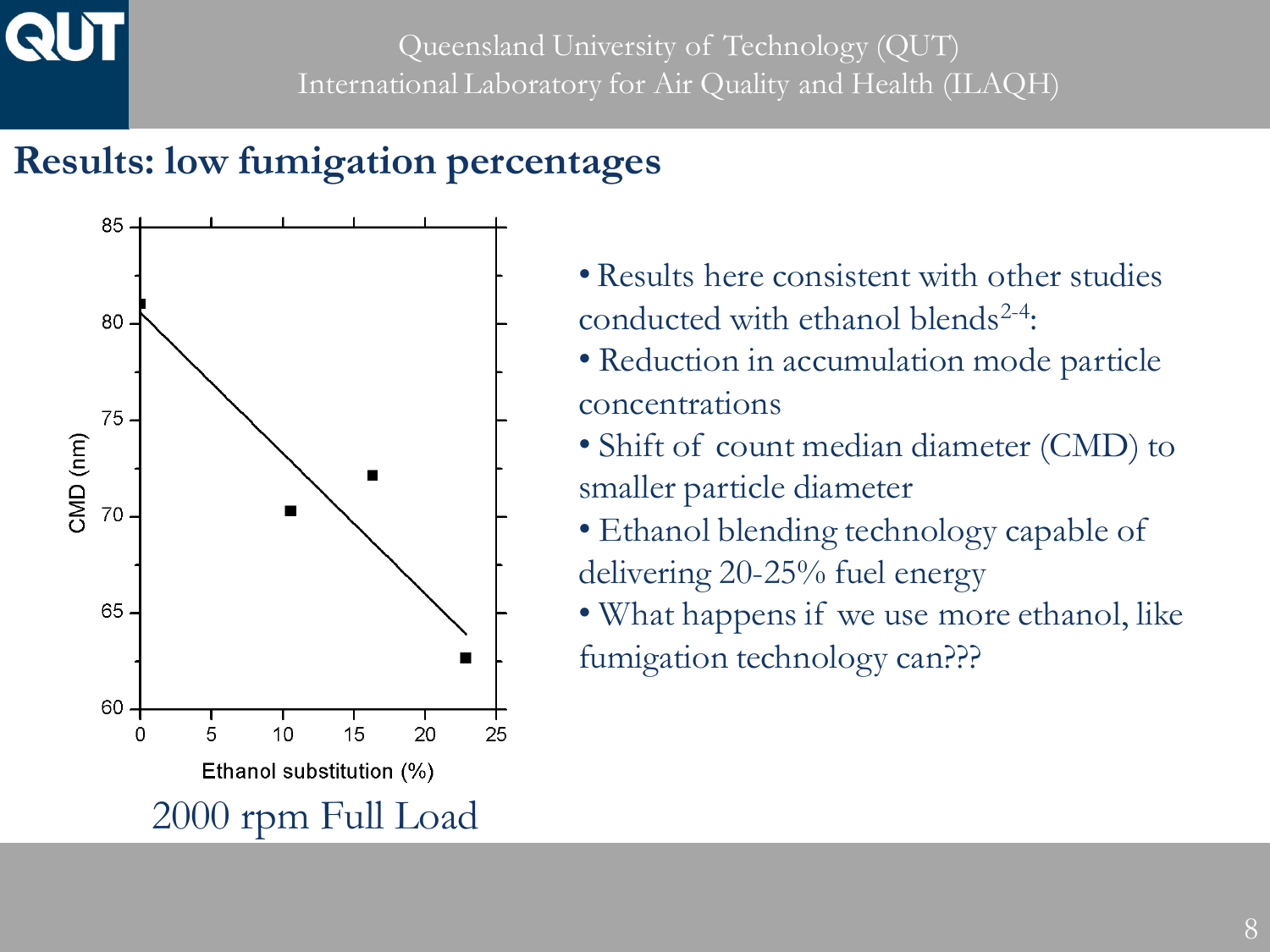Queensland University of Technology (QUT) International Laboratory for Air Quality and Health (ILAQH)

## **Results: high fumigation percentage**



Intermediate Speed (1700 rpm) Full Load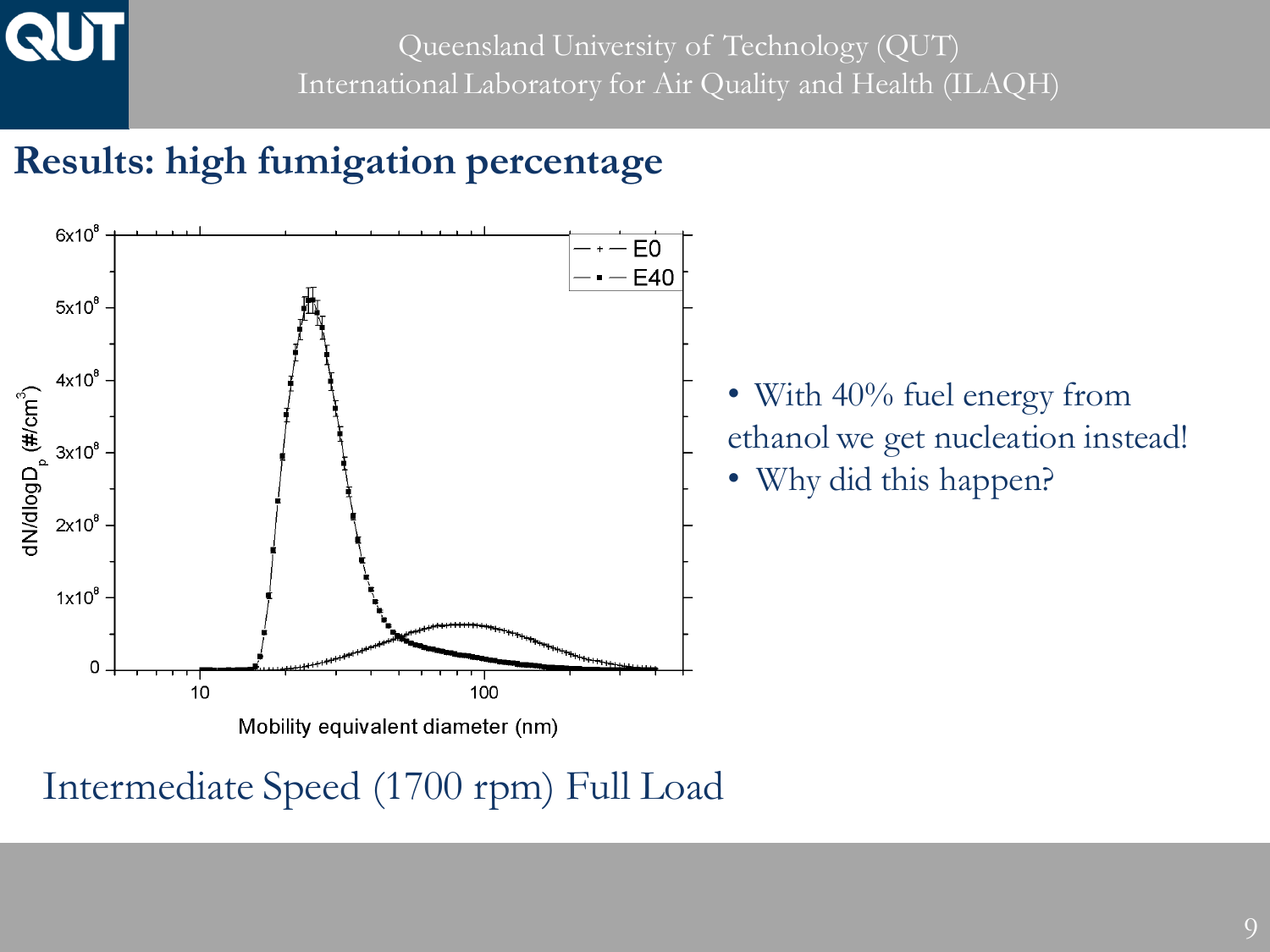### **Results: PM emissions**

**QUT** 

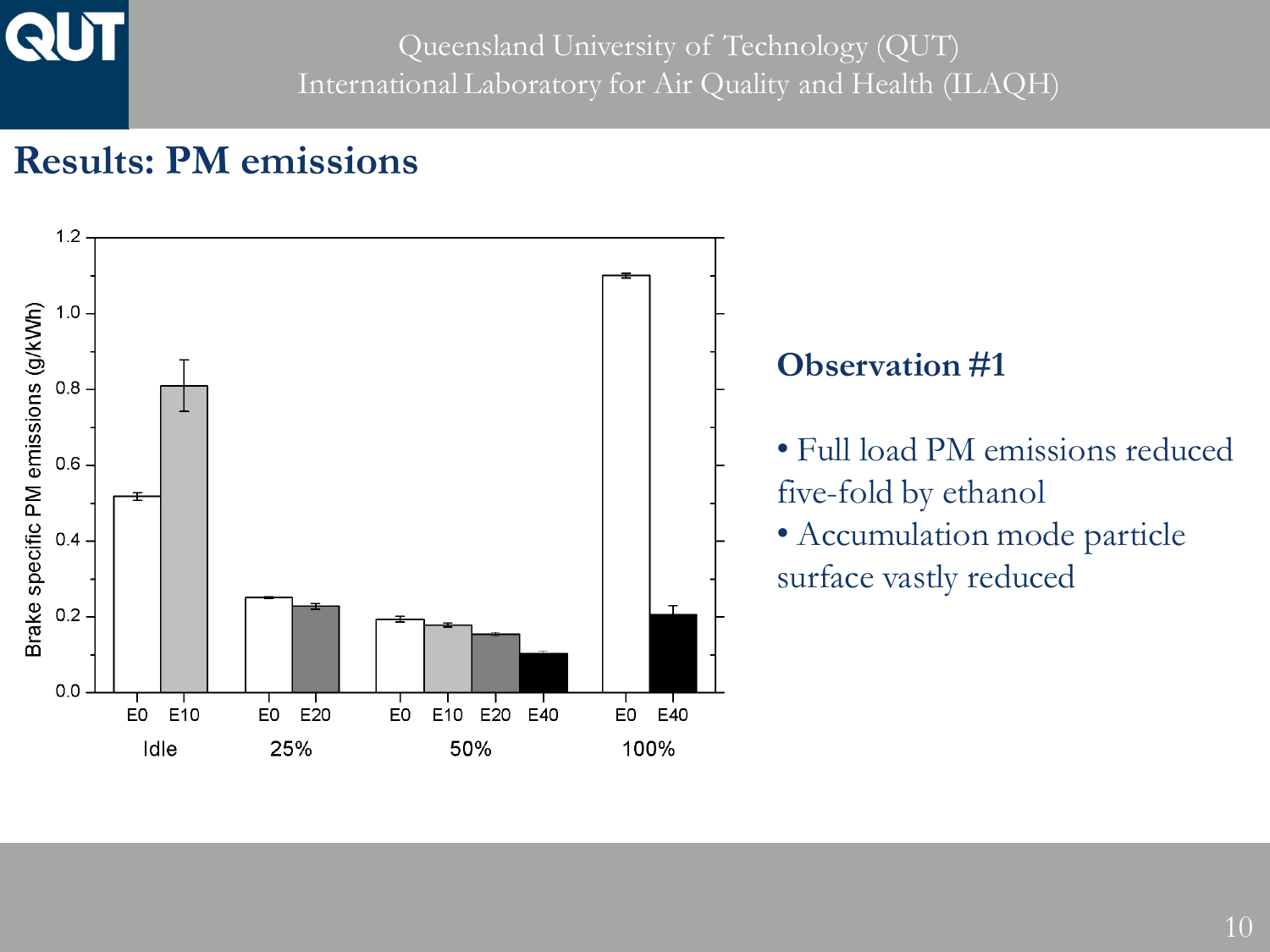Queensland University of Technology (QUT) International Laboratory for Air Quality and Health (ILAQH)

#### **Results: HC emissions**

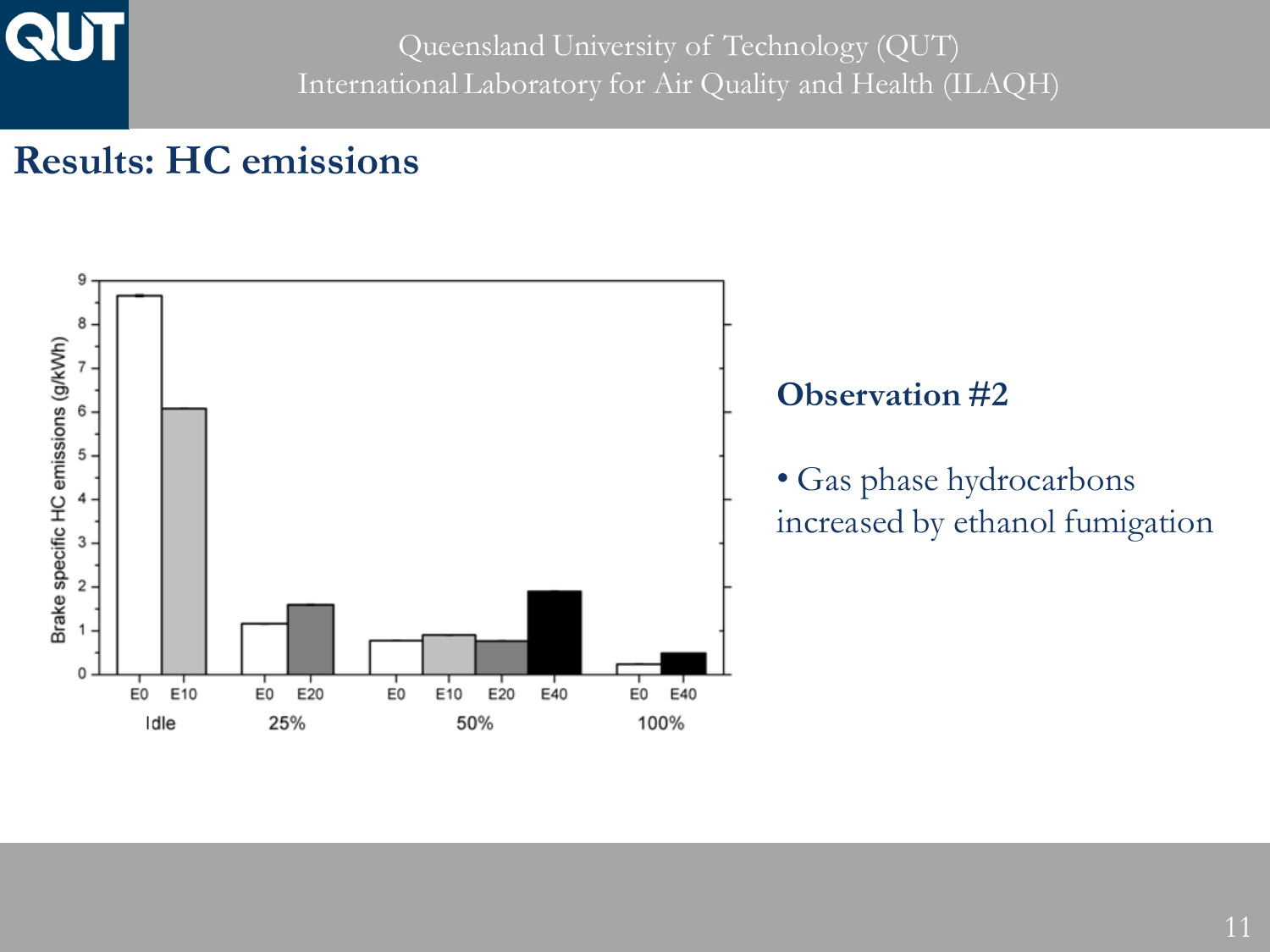#### **Results: volatility full load**



#### **Observation #3**

- A significant volume of organic material coats accumulation mode particles
- Nucleation occurs then a large amount of organic material condenses on particles

#### **Conclusion**

The presence of more volatile material, with a decreased particle surface for condensation, provides a viable mechanism for nucleation to occur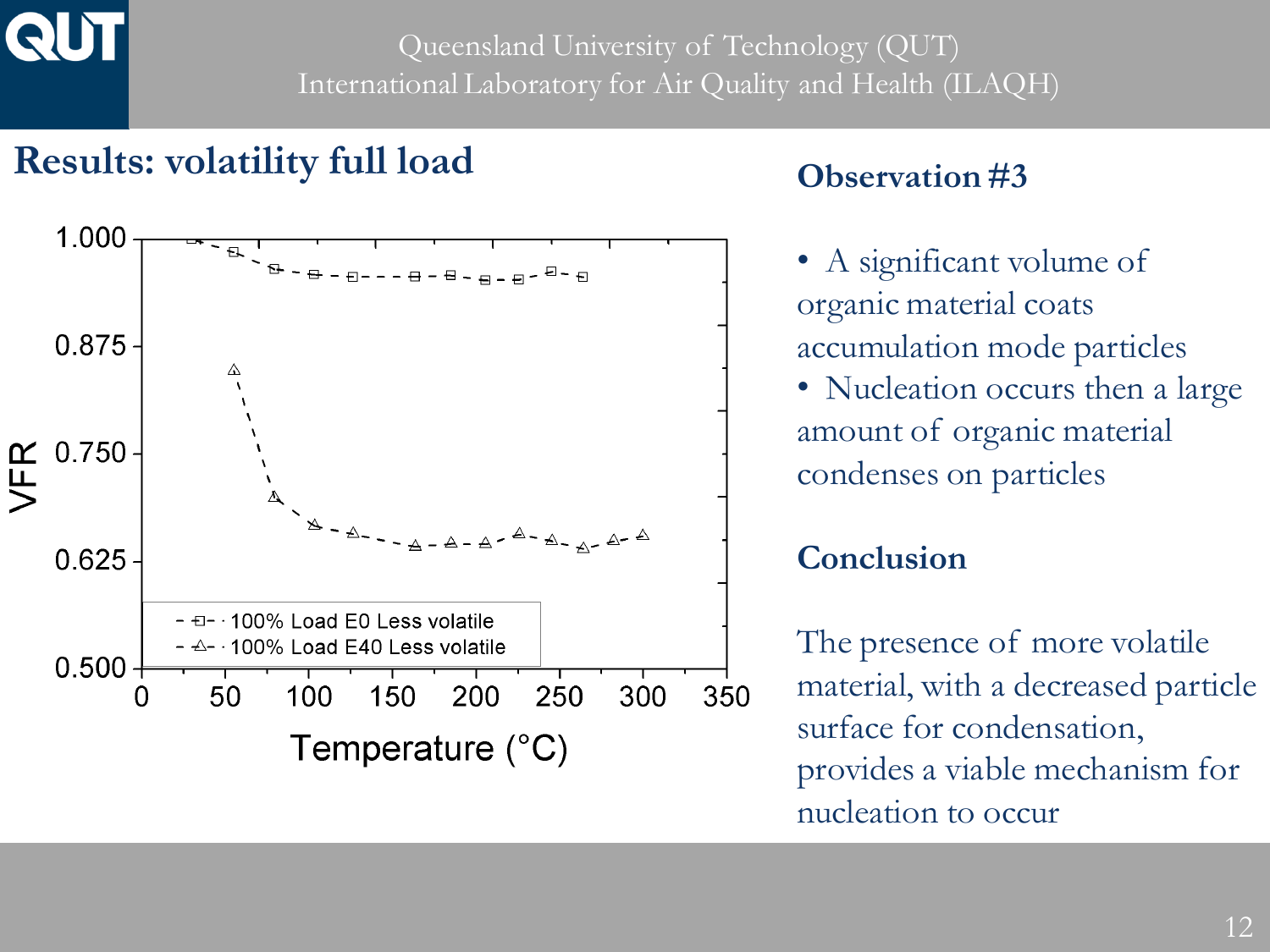

#### **Results: volatility quarter load**

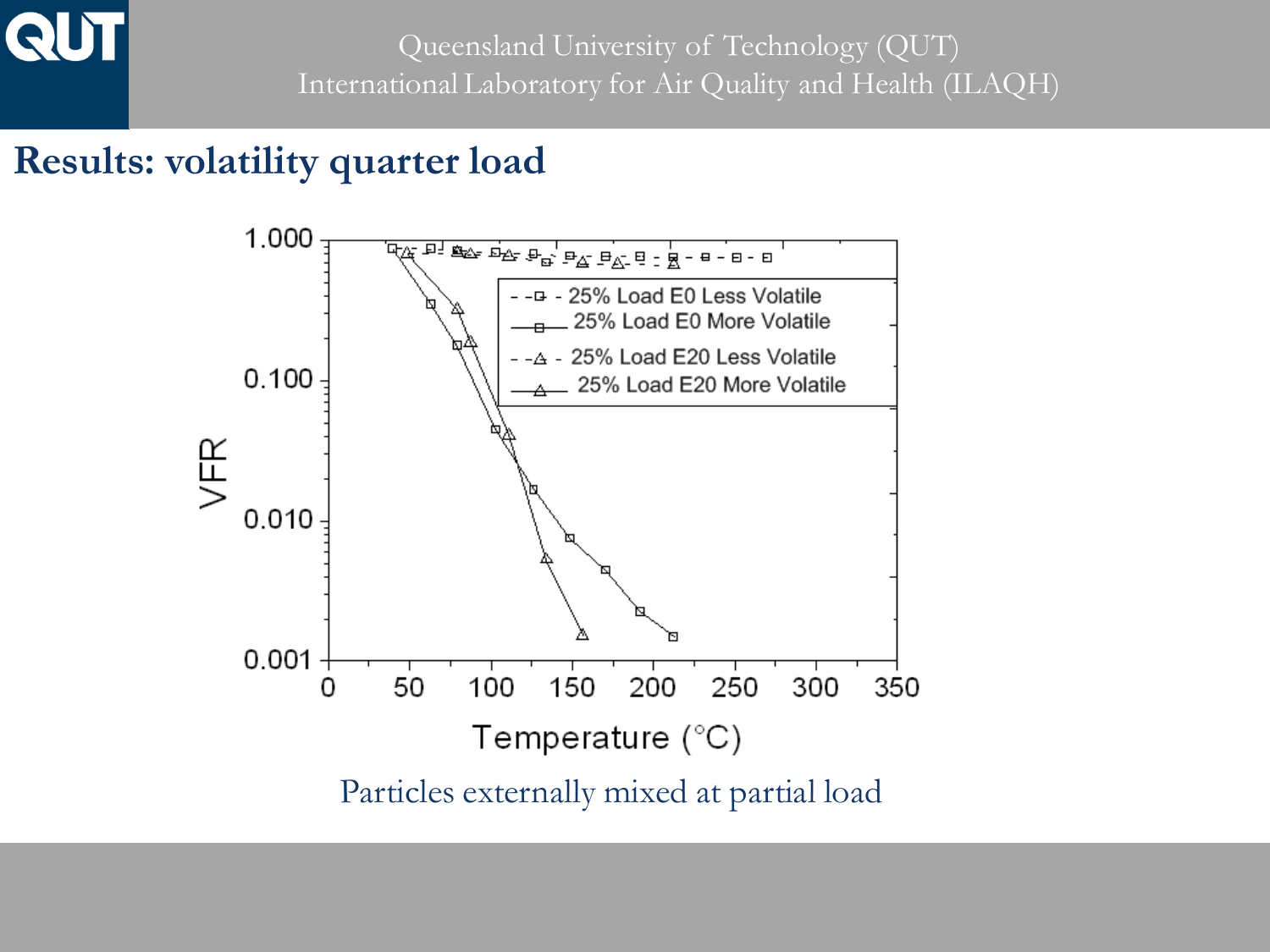

# **Results: reactive oxygen species**

• What about the potential toxicity of particles?

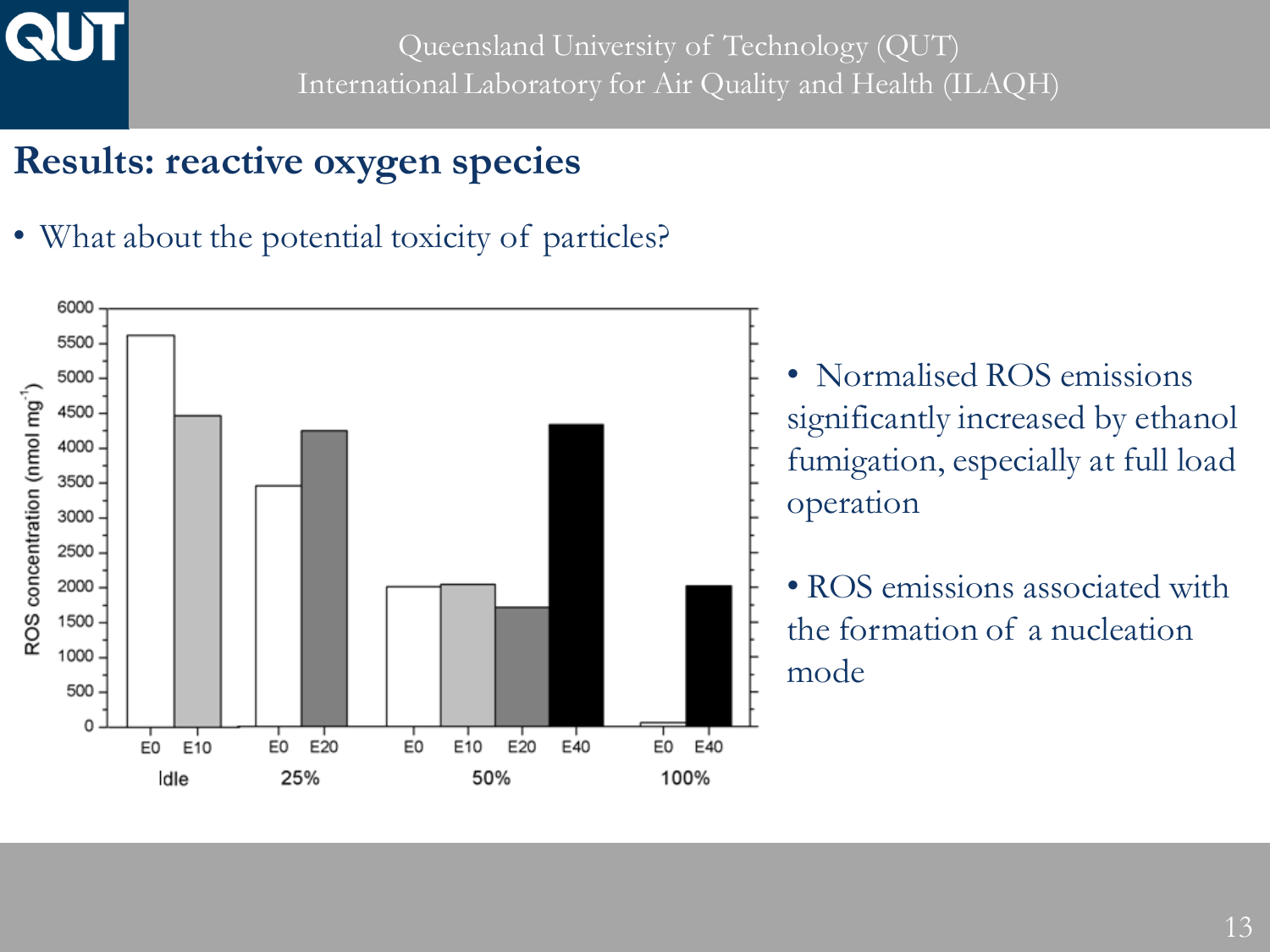Queensland University of Technology (QUT) International Laboratory for Air Quality and Health (ILAQH)

#### **Particle size reduction mechanisms I**



- Reduction in air available for combustion
- AVL Boost simulation shows an increase in OH radicals
- OH radicals known to more readily oxidise particle surface<sup>5</sup>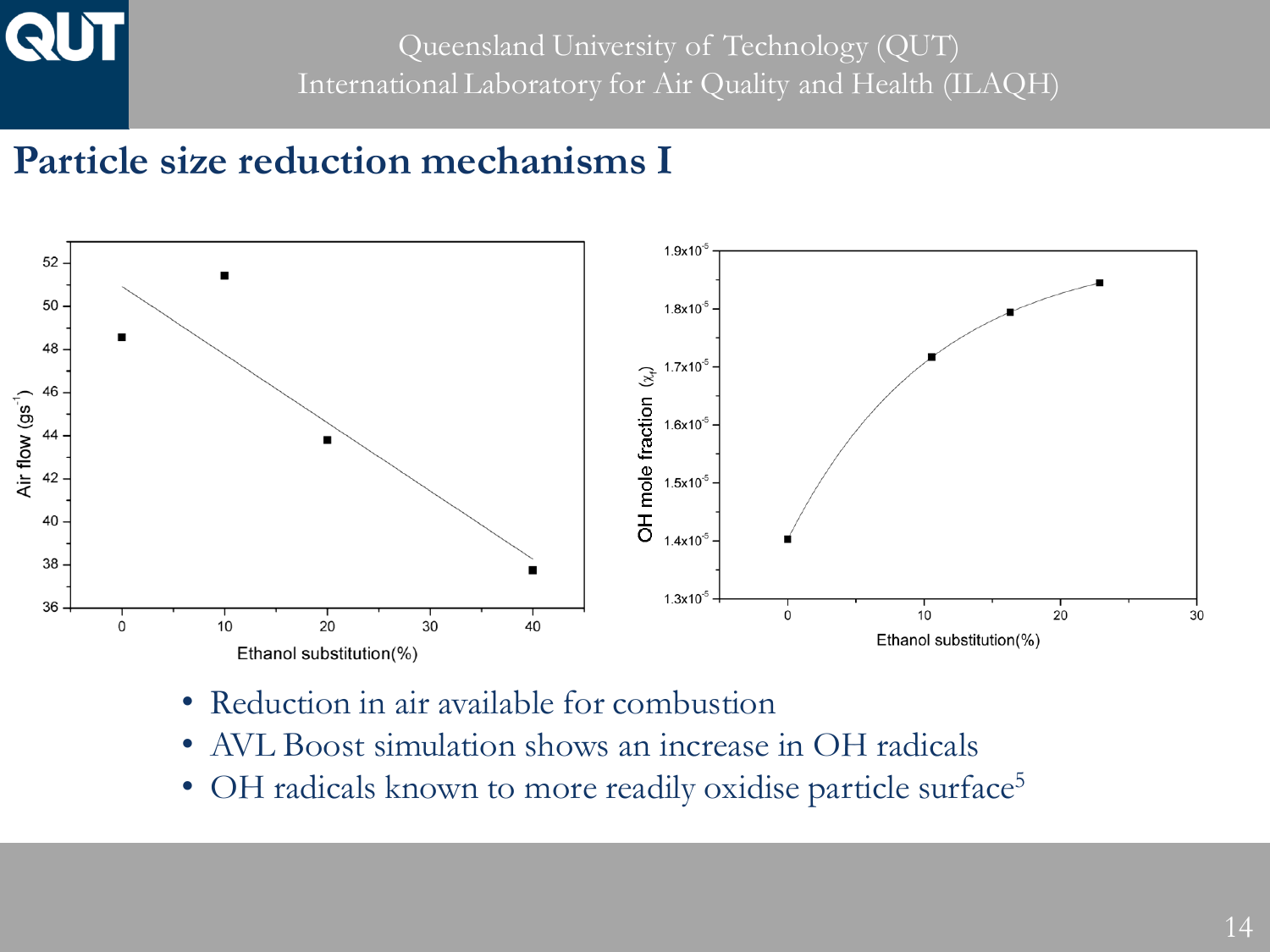Queensland University of Technology (QUT) International Laboratory for Air Quality and Health (ILAQH)

#### **Particle size reduction mechanisms II**



#### **Observation**

- Particle size also correlated with the peak combustion pressure
- Possibility of fragmentation?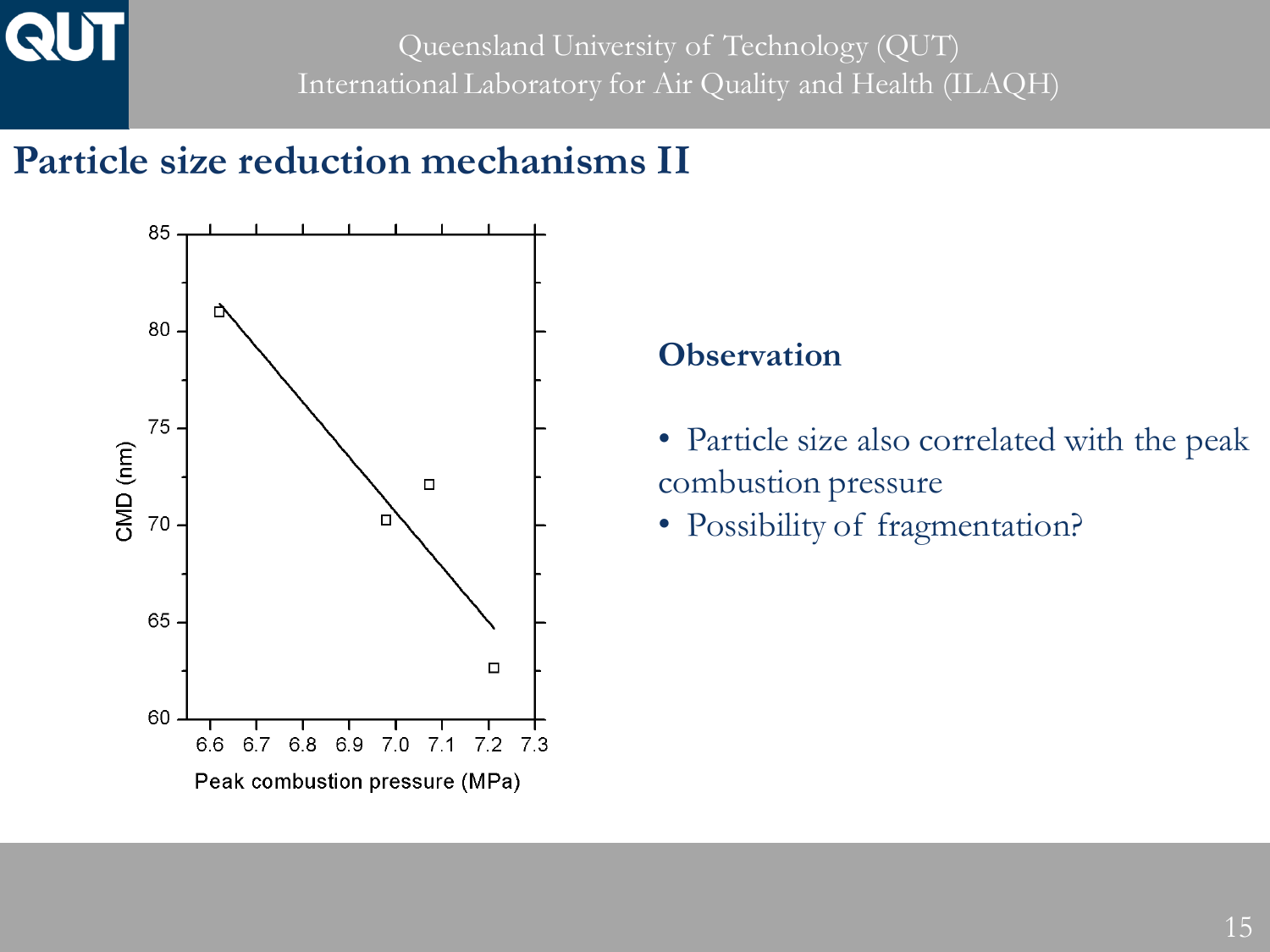

# **Conclusions**

- Ethanol fumigation:
- Produces smaller particles
- Prone to gas-particle conversion
- Increases ROS emissions
- Makes particles more volatile
- Uptake of ethanol fumigation technology might be a problem based on these results

# **Future directions**

- More work to establish the physical cause of smaller particles with ethanol fumigation
- Oxidation due to OH radicals?
- Fragmentation due to increased pressure?
- TDMA analyses targeted at nucleation mode, not accumulation mode particles
- Comparison of ethanol blending versus ethanol fumigation particle emissions
- Testing with a more modern engine technology (Euro III)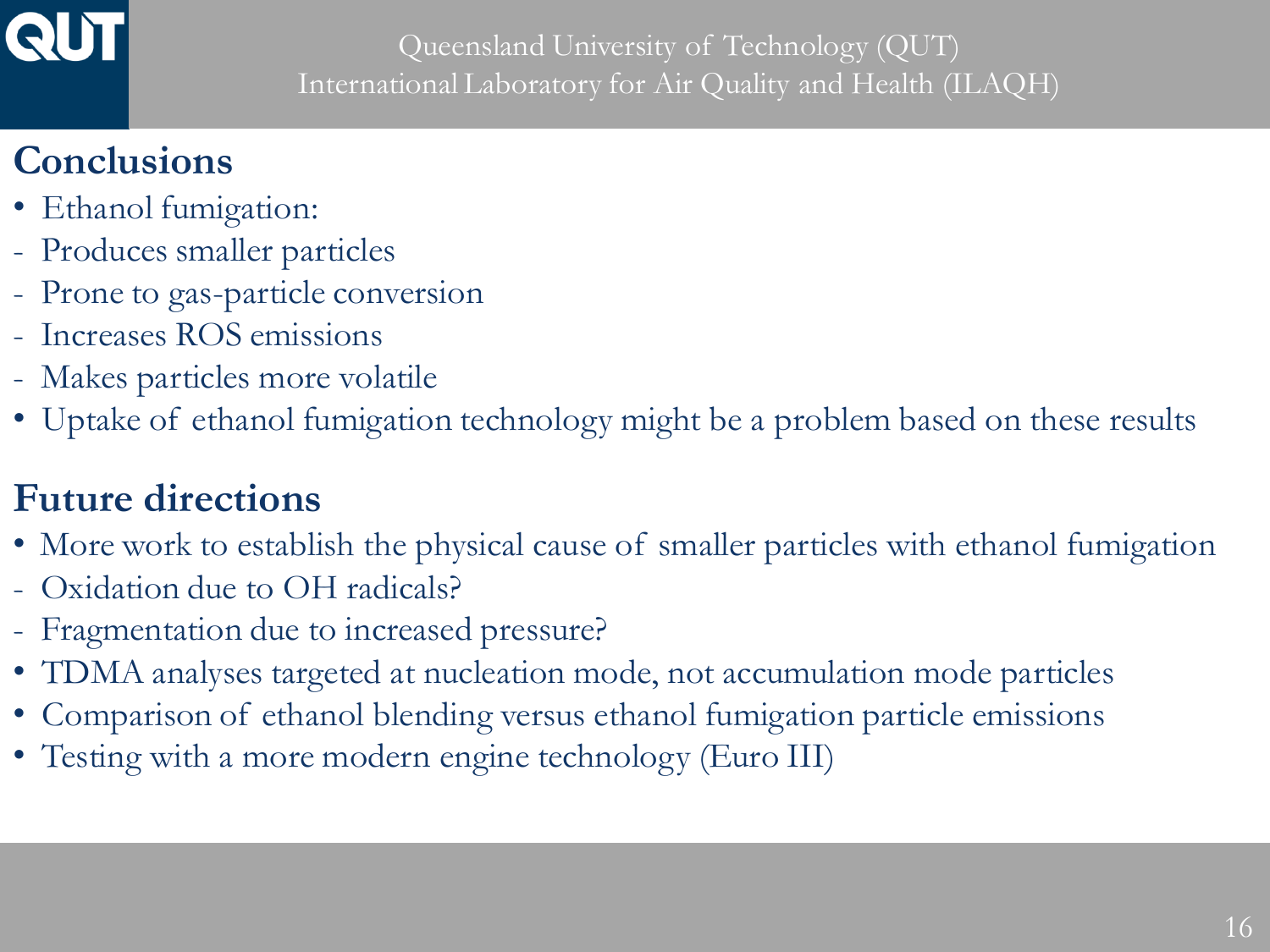

### **Acknowledgements**

- Alternative Engine Technologies Pty Ltd
- Undergraduate students for dynamometer operation
- Australian Research Council (work undertaken under grant LP0775178)